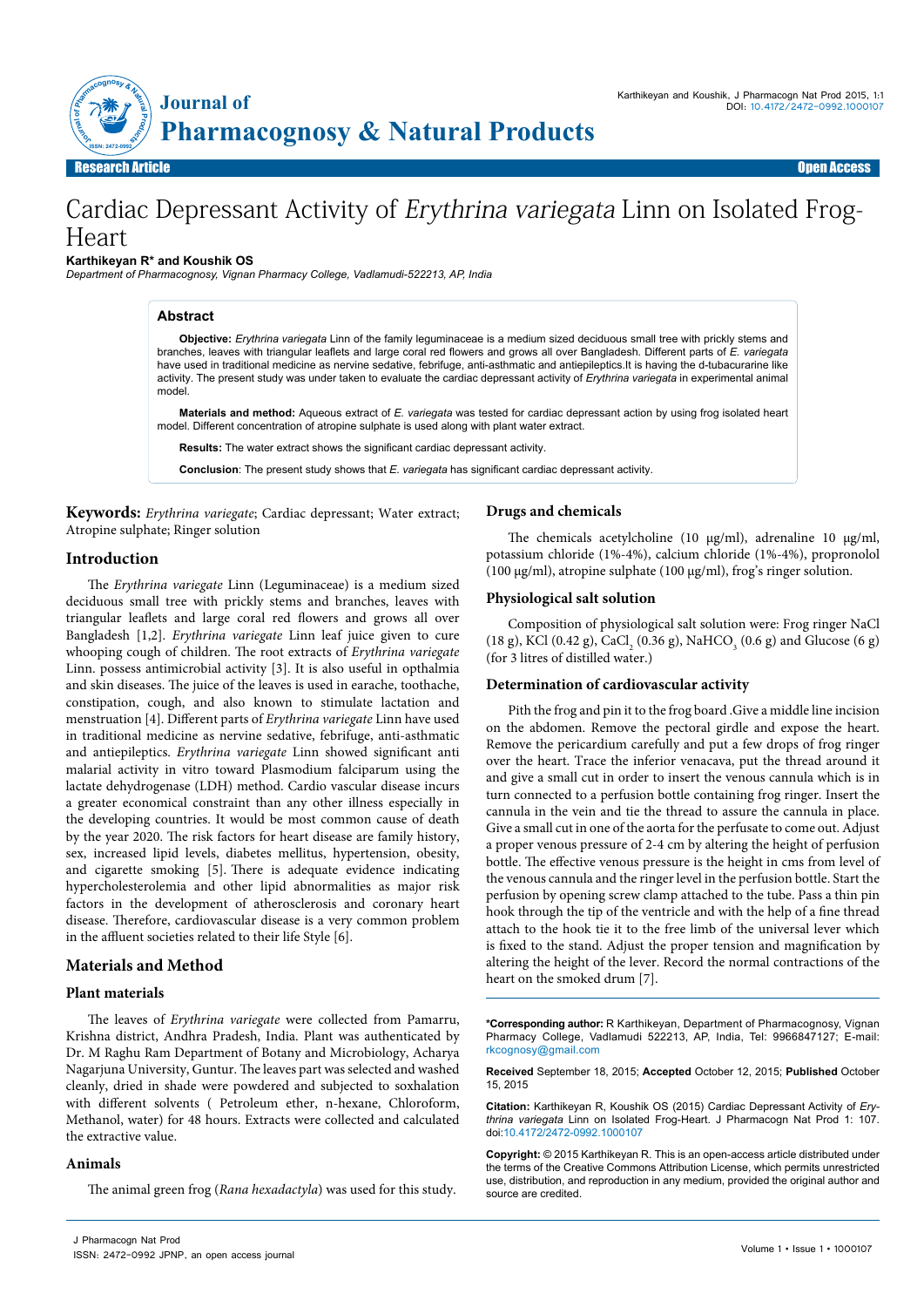**Citation:** Karthikeyan R, Koushik OS (2015) Cardiac Depressant Activity of *Erythrina variegata* Linn on Isolated Frog-Heart. J Pharmacogn Nat Prod 1: 107. doi:10.4172/2472-0992.1000107

Page 2 of 3

# **Results and Discussion**

In this study, different extracts of leaves of *Erythrina variegata* were evaluated for Different concentrations of extracts reveal that the activity of *Erythrina variegata* leaves on cardiovascular system via heart rate, force of contraction and tone level. Primarily normal cardiogram was recorded followed by Adrenaline (1 μg/ml), Calcium chloride (5 μg/ ml), Acetyl choline (1 μg/ml) and Potassium chloride (5 μg/ml) were treated as standard drugs respectively. Then the cardiovascular activity of *Erythrina variegata* was confirmed with treatment of different extracts in different concentration (10 μg/ml, 20 μg/ml).All these extracts showed depression on the heart rate, force of contraction and tone level. Further, the study was extended to confirm the mechanism of action of *Erythrina variegata*. In presence of atropine different leaves extracts of *Erythrina variegata* have failed to produce cardiac

depressant action. The results obtained from the study was tabulated and shown in Table 1 and Figures 1 and 2. Hence, it is conformed that different extracts of *Erythrina variegata* leaves produce cardiac depressant action by acting on muscranic receptor (M2). Hence the study confirmed that *Erythrina variegata* as like Acetylcholine has negative inotropic and chronotropic effect on cardiac muscle.

# **Conclusion**

The study concludes water extract of *Erythrina variegata* leaves produce cardiac depressant action by acting on muscranic receptor.

#### **Acknowledgment**

The authors are grateful to teaching and non teaching staff of Vignan Pharmacy College for their encouragement and for providing necessary facilities to carry out the research work successfully.



**Figure 1:** Cardiac depressant activity of *Erythrina variegata* leaves extracts.



**Figure 2:** Cardiac depressant activity produced by *Erythrina variegata* leaves extracts against atropine.